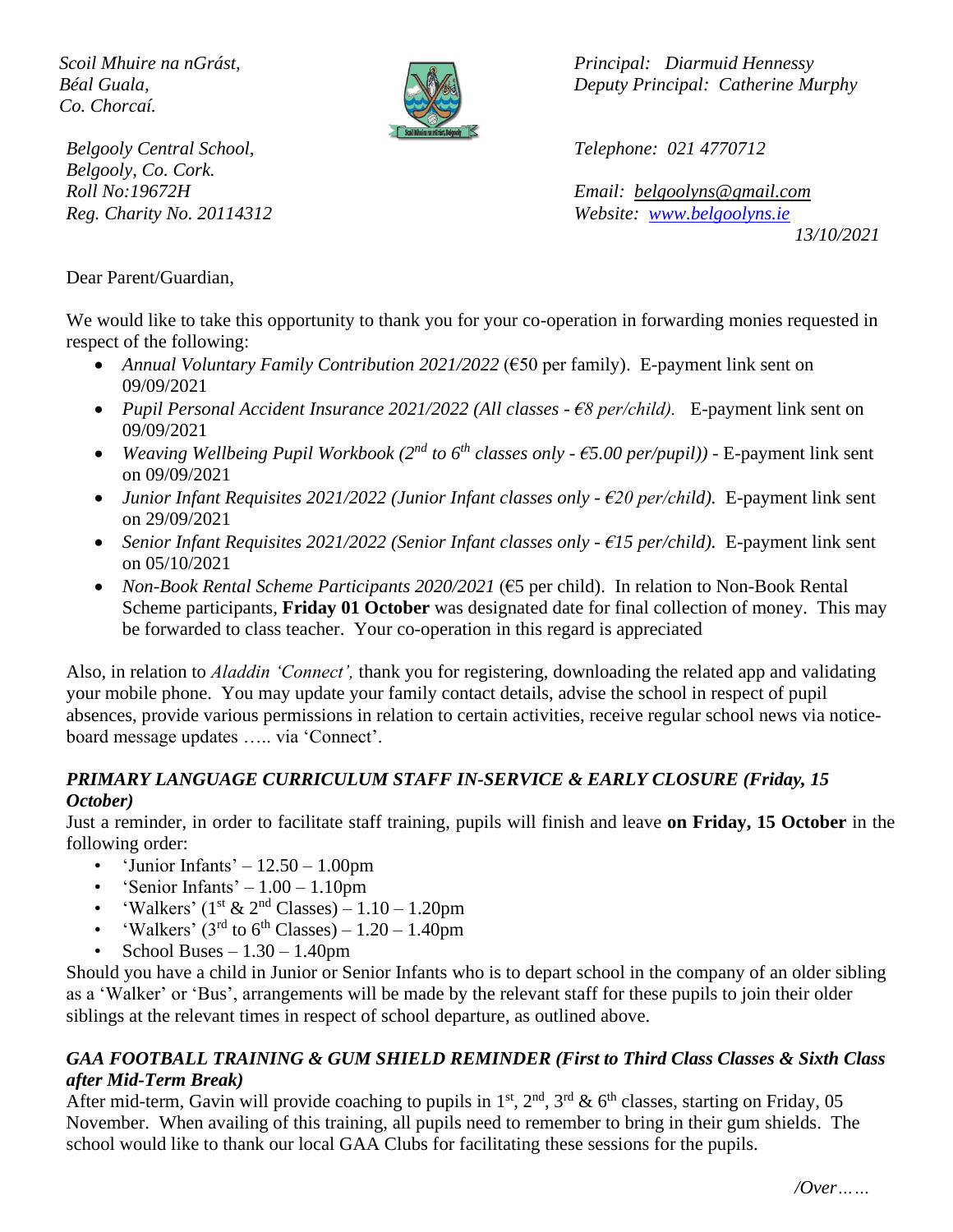Lifetime Lab, a Cork City Council operated facility offering hands on science workshops and activities and events to primary schools in the Cork area, is currently offering a workshop entitled, *House of Circuits*. This project has been developed with assistance from *Science Foundation Ireland*.

This STEM Outreach initiative is a fun and hands-on exploration of electrical circuits, allowing children to explore and discover, building up their understanding of current electricity and simple circuits. The workshop will be school-based and will comprise of a sixty minute online workshop, with individual workshop kits for each child in the class to work on. Pupils will avail of the workshops on the following dates:

- Third & Fourth Classes Tuesday, 09 November
- Fifth Classes Wednesday, 10 November

To facilitate these workshops, there is a cost of **€5.00 per pupil. Friday, 05 November** is designated date for final collection of money. For ease of payment and to assist with administration, families of  $3<sup>rd</sup>$  to  $5<sup>th</sup>$  class pupils will receive a text tomorrow, Thursday, with related payment advice details.

## *PARENTS' ASSOCIATION 2021/2022 (HALLOWEEN & SCHOOL CALENDAR 2022)*

In collaboration with the school's Parents' Association, please note some upcoming events/projects below:

- To create a *Hallowe'en* atmosphere, the Parents' Association will decorate the railings/canopy area (by clown) with Hallowe'en decorations/pumpkins for the final day of the half-term (i.e. Friday, 22 October). To further add to the spirit, pupils may, if they wish, wear a costume on the day and are also invited to bring one or two small treats for themselves to celebrate
- The *'School Calendar'* is always a favourite and a keepsake for many families. It has been supported, via sponsorship, by many small local businesses over the years. Some lovely autumnal photographs for the calendar were recently taken at various locations on the school grounds by our local photographer Pat O'Brien. Another local Belgooly man, Conor Coleman of *Island Memorial Cards*, will have the busy task of printing the many calendars over the coming weeks. Always a favourite present for family members at Christmas, further details in relation to orders etc. will follow later in November

Thank you for attending the recent Parents' Association AGM webinar on 28/09/2021. Successive Parents' Associations have always been most supportive, resourceful and generous with their time and talents in adding to the social and educational aspects of school life. They have made significant contributions over the years to ensure that we enjoy the physical and educational infrastructure which school families and staff are so fortunate to enjoy learning and working in today.

Going forward, your input and assistance would be very welcome. Should you wish to volunteer, either as a PA committee member or *Friend of the PA*, please feel free to express this interest at the link below. A special invitation is extended to our new school families who may wish to join the committee or support their work as a *'Friend of the PA'*.

*'Friend of the PA'* **link** - [https://docs.google.com/forms/d/e/1FAIpQLSeR9CbpR62NdomOGw-](https://docs.google.com/forms/d/e/1FAIpQLSeR9CbpR62NdomOGw-AFdN7tEJrzVwiIIGmlKQopI9iTOd8lg/viewform?usp=sf_link)[AFdN7tEJrzVwiIIGmlKQopI9iTOd8lg/viewform?usp=sf\\_link](https://docs.google.com/forms/d/e/1FAIpQLSeR9CbpR62NdomOGw-AFdN7tEJrzVwiIIGmlKQopI9iTOd8lg/viewform?usp=sf_link)

# *PARENT/TEACHER MEETINGS 2021/2022*

This year, to facilitate Parent/Teacher Meetings, teachers will email the parents/guardians of pupils in their class week commencing Monday, 01 November to provide details and make arrangements for an opportunity to discuss, via telephone, your child's progress so far during this new school year. Given the numbers involved, it is anticipated that this will span a three-week period, beginning on week commencing Monday, 08 November and concluding by Friday, 26 November.

In relation to this 'Telephone Parent/Teacher Meeting', the Board of Management advises parents/guardians to note details overpage: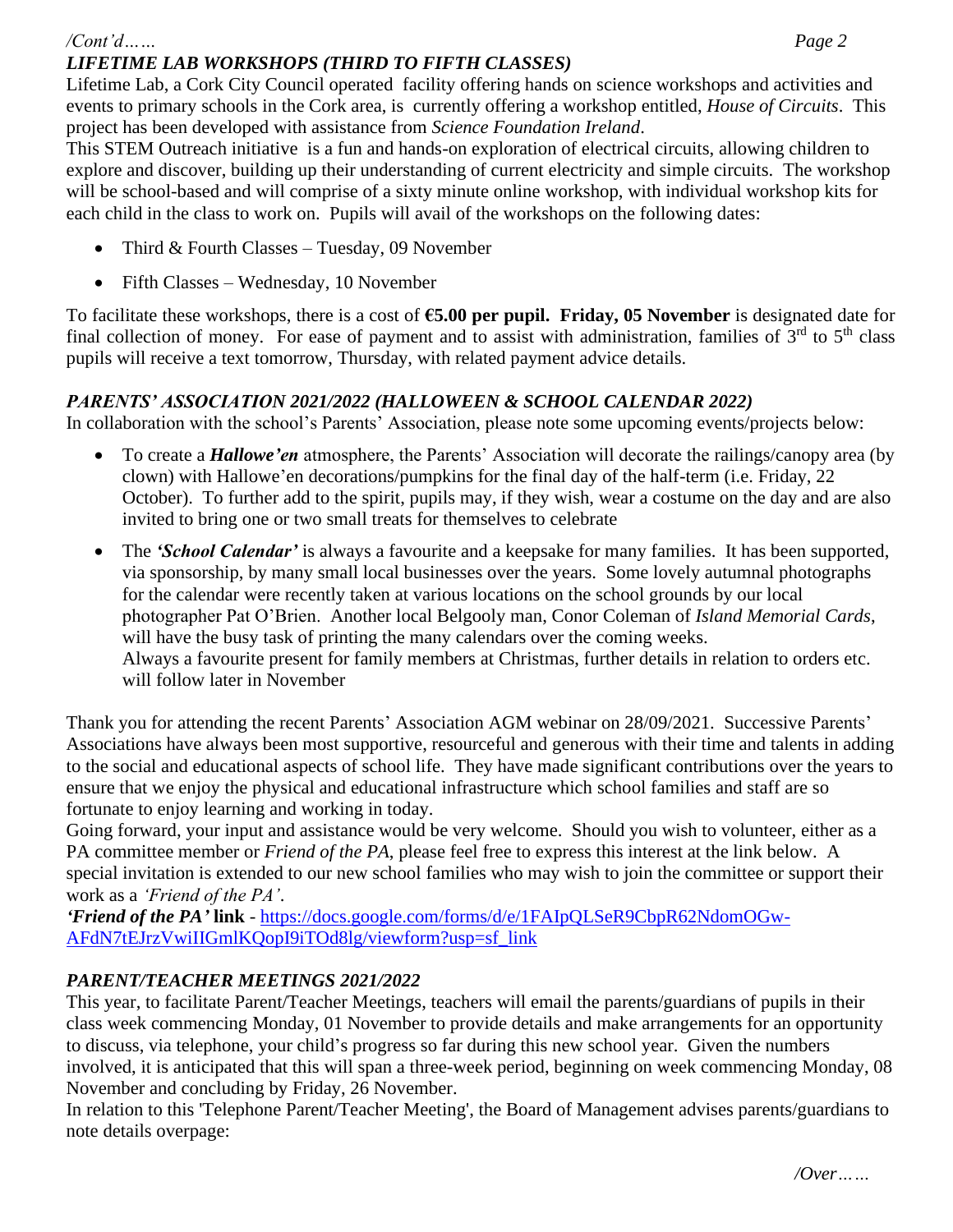*/Cont'd…… Page 3*

- In the interests of confidentiality, parents/guardians will need to confirm that they are participating on their own, without the possibility of being over-heard or recorded. Please note, no electronic recording of any school meeting is permitted
- As teachers will have a number of telephone appointments to facilitate, please note that a time allocation of ten minutes is being provided in respect of each pupil. Should there be a concern that may necessitate a longer meeting, a subsequent meeting time may be arranged

# *ROAD SAFETY & 'SAFE ROUTES TO SCHOOL PROGRAMME' (PARENT/GUARDIAN SURVEY)*

In the interest of safety, please remember:

- Please park on the Belgooly side of the school entrance in the morning and afternoon (9.00-9.20am & 2.30pm-3.00pm), leaving the Riverstick side available for school buses
- To avoid parking in the yellow-boxed areas
- Parking facilities around the school are limited so it is preferable to avoid double parking and a build-up of a large volume of traffic. Parents/guardians are asked to make space for other cars and buses once children are dropped off and collected

Please bring these recommendations to the attention of child-minders/others. We look forward to your continued support and co-operation.

In addition, as part of the *Safe Routes to School Programme (SRTS),* and further to a previous email & Aladdin noticeboard message on 11/10/2021, Parents/Guardians are invited to complete an important survey by no later than Saturday, 31 October.

# *SEESAW (ALL CLASSES)*

Thank you to everyone for your active engagement with *Seesaw* and, by degrees, we are all increasing our familiarity once again with this invaluable online learning platform.

### *'APPLICATIONS FOR ADMISSION (ENROLMENT) 2022/2023'*

For those families with new entrants for next school year (i.e. 2022/2023), thank you for attending to this matter. For anyone who has yet to enrol a new child for next year, please note that *'Application for Admission (Enrolment) 2022/203'* opened on Monday 04 October 2021 until Friday 05 November 2021. All related details and application requirements available at [www.belgoolyns.ie](http://www.belgoolyns.ie/) ('Admissions' tab).

In this regard, we would be grateful if you could advise any neighbours and relatives who live in the parish, and who may intend sending their pre-school children to *Scoil Mhuire na nGrást* in September 2022, to check these details on the website.

### *SHERPA KIDS (Before & After-School Childcare Programme) - UPDATE*

Sherpa Kids has advised that they plan on commencing the above-mentioned service at the school from Monday, 29 November. In this regard, a related Sherpa registration link will be forwarded to families before the mid-term break.

The Board of Management wishes to advise families that this activity is independent of the primary function of the school and that all queries, related arrangements and other contact in respect of this new facility are to be made directly with Sherpa (related details will be noted on registration link correspondence) and not via the school office.

The Board wishes to acknowledge the preparation and planning involved and is grateful to the school's principal for facilitating same, at a time when there are many other significant projects being undertaken. The facility will be subject to on-going review by the Board of Management in terms of any potential disruptive impact on the daily operation of the school and, due to the changing and evolving need for classroom/SET accommodation, the availability of suitable space.